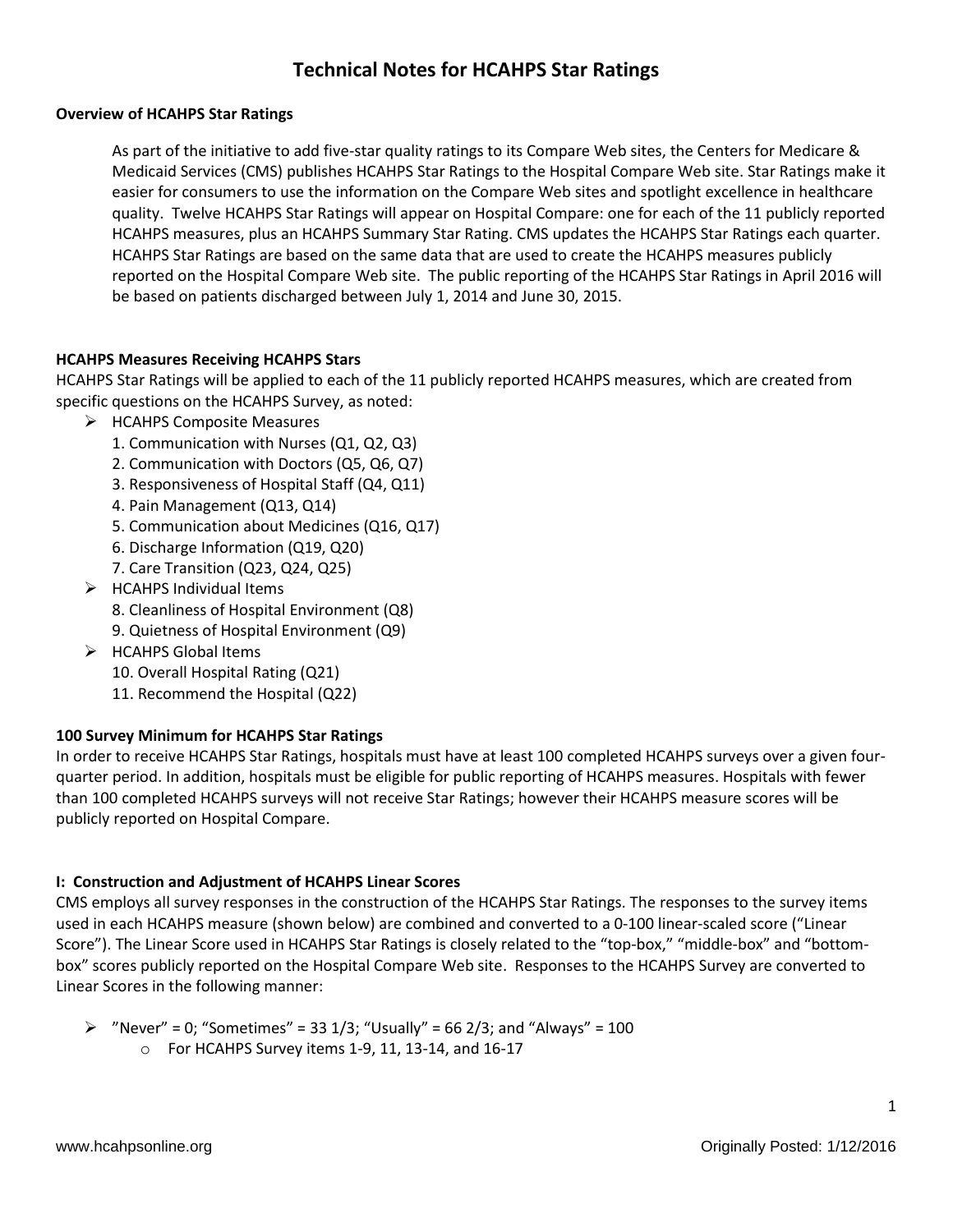- $\triangleright$  "No" = 0; and "Yes" = 100
	- o For items 19 and 20
- $\triangleright$  Overall Rating "0" = 0; Overall Rating "1" = 10; Overall Rating "2" = 20 ... Overall Rating "10" = 100 o For item 21
- $\triangleright$  "Definitely No" = 0; "Probably No" = 33 1/3; "Probably Yes" = 66 2/3; and "Definitely Yes" = 100 o For item 22
- $\triangleright$  "Strongly Disagree" = 0; "Disagree" = 33 1/3; "Agree" = 66 2/3; and "Strongly Agree" = 100
	- o For items 23, 24, and 25

Prior to creating the 0-100 linear-scaled HCAHPS scores, CMS applies adjustment for the effects of patient mix, survey mode, and quarterly weighting through a series of steps, as follows.

First, CMS applies the patient-mix adjustment (PMA) to quarterly HCAHPS scores to account for the tendency of certain patient sub-groups to respond more positively or negatively to the HCAHPS Survey. PMA allows for fair comparisons across hospitals by adjusting hospital scores as if all hospitals had an identical mix of patient characteristics. The patientmix adjustment table can be found in Appendix A, Table 1, while Appendix A, Table 2 contains the national means for patient-mix variables. These adjustments are applied to HCAHPS scores on the original scale shown on the survey. These values are shown for each answer option on the survey instrument. Additional information about the application of the HCAHPS patient-mix adjustments, including the definition of the PMA factors, can be found in the documents on the HCAHPS On-Line Web site, [www.hcahpsonline.org,](http://www.hcahpsonline.org/) under the *"Mode & Patient-Mix Adj"* button.

Second, HCAHPS quarterly scores are adjusted for the effect of mode of survey administration (mail, telephone, mixed mode or Interactive Voice Response). CMS derived the survey mode adjustments from a large-scale, randomized mode experiment. The mode adjustments are included in Appendix B. Similar to PMA, these adjustment are applied on the original scale shown on the HCAHPS survey instrument for each measure. For detailed information about the mode experiment and survey mode adjustment, please see [www.hcahpsonline.org.](http://www.hcahpsonline.org/)

Then, each HCAHPS measure score is transformed in the 0-100 linear-scaled score using the rules outlined above.

Next, the four-quarter averages of HCAHPS linear scores are weighted proportionately to the number of eligible patients seen by the hospital in each quarter of the reporting period. Specifically, each quarter's score has a quarterly weight equal to that quarter's eligible discharge size divided by the total eligible discharge size for the four quarters that make up the reporting period.

Finally, four-quarter averages of HCAHPS linear scores are rounded to integer values using standard rounding rules, as follows:

Let X represent the unrounded four-quarter average for an HCAHPS linear score. If X is less than [X.5], then round down to nearest whole integer. If X is equal to or greater than [X.5], then round up to nearest whole integer.

### **II: Conversion of Linear Scores into HCAHPS Star Ratings for the 11 HCAHPS Measures**

Next, CMS assigns 1, 2, 3, 4, or 5 whole stars (only whole stars are assigned; partial stars are not used) for each HCAHPS measure by applying statistical methods that utilize relative distribution and clustering.

The Star Rating for each of the 11 HCAHPS measures is determined by applying a clustering algorithm to the individual measure scores. Conceptually, the clustering algorithm identifies the 'gaps' in the data and creates five categories (one for each star rating) such that scores of hospitals in the same score category (star rating) are as similar as possible, and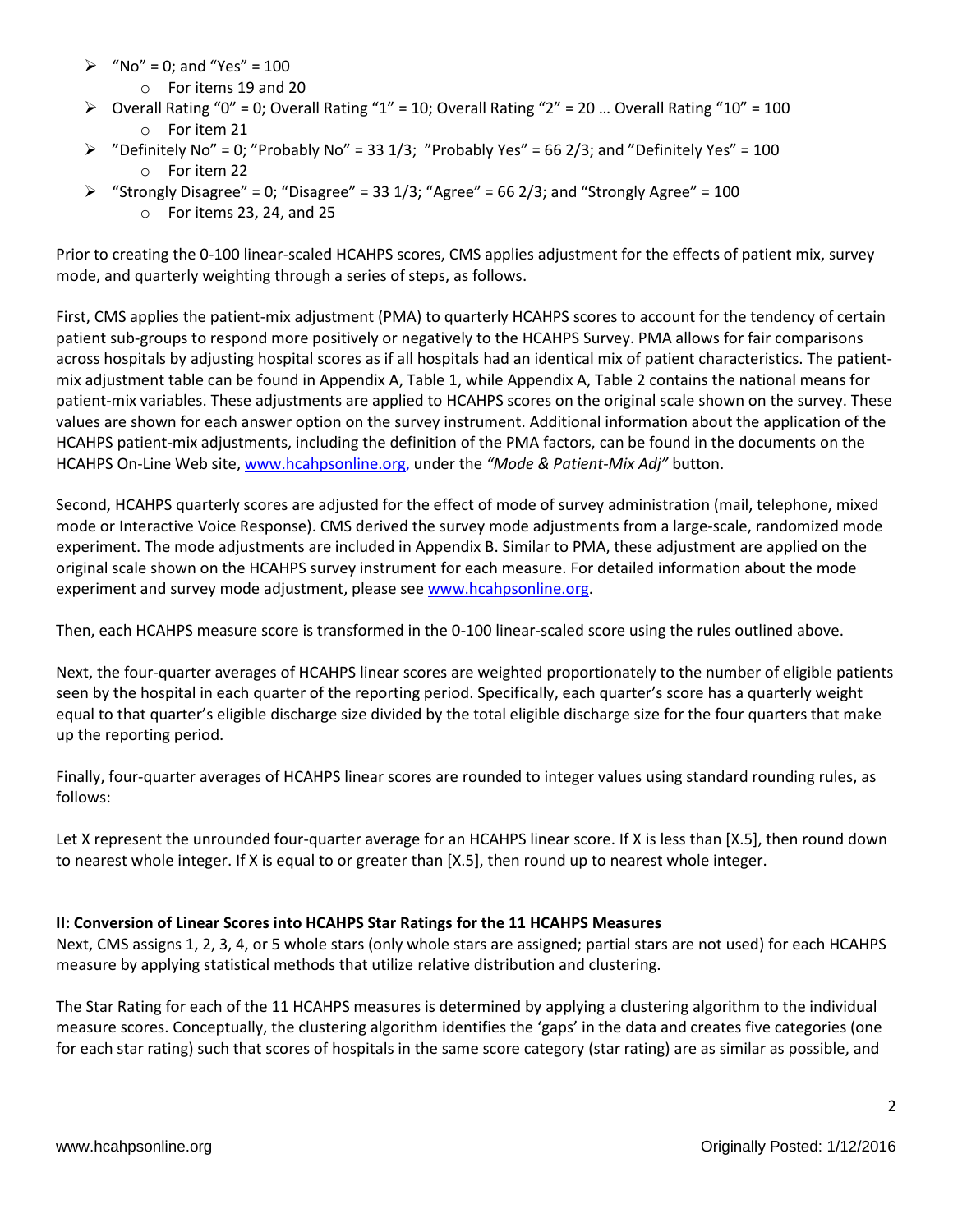scores of hospitals in different categories are as different as possible. This clustering algorithm is the same one employed by CMS to determine Medicare Part C and Part D Star Ratings.

The variance in measure scores is separated into within-cluster and between-cluster sum of squares components. The algorithm develops clusters that minimize the variance of measure scores within the clusters. More specifically, the clustering algorithm minimizes the within-cluster sum of squares for each of the Star Ratings levels. The cut points (boundaries) for star assignments are derived from the range of individual measure Star Ratings per cluster. The star levels associated with each cluster are determined by ordering the means of each cluster. The cut points for HCAHPS Star Ratings are shown in Appendix C. Additional information about the clustering method can be found in Appendix D.

### **III: HCAHPS Summary Star Rating**

In addition to Star Ratings for the 11 HCAHPS measures, CMS is introducing a new metric, the HCAHPS Summary Star Rating, which is the average of all of the Star Ratings of the HCAHPS measures. The HCAHPS Summary Star Rating is constructed from the following components:

- $\triangleright$  The 7 Star Ratings from each of the 7 HCAHPS composite measures.
	- $\circ$  Communication with Nurses, Communication with Doctors, Responsiveness of Hospital Staff, Pain Management, Communication about Medicines, Discharge Information, and Care Transition.
- $\triangleright$  A single Star Rating for the HCAHPS Individual Items
	- o The average of the Star Ratings assigned to Cleanliness of Hospital Environment and Quietness of Hospital Environment.
- $\triangleright$  A single Star Rating for the HCAHPS Global Items
	- o The average of the Star Ratings assigned to Overall Hospital Rating and Recommend the Hospital.

The 9 Star Ratings (7 composite measure Star Ratings + Star Rating for Individual Items + Star Rating for Global Items) are combined as a simple average to form the HCAHPS Summary Star Rating. In the final step, normal rounding rules are applied to the 9-measure average to arrive at the HCAHPS Summary Star Rating (1, 2, 3, 4, or 5 stars).

### **An example of the calculation of the HCAHPS Summary Star Rating.**

The following is an example of how to calculate the HCAHPS Summary Star Rating. Suppose a hospital has Star Ratings for each of the 11 HCAHPS measures as shown in following table.

|                                      | 11<br><b>HCAHPS</b><br><b>Measure</b><br><b>Star</b><br>Ratings | 9 Star<br><b>Ratings</b><br>Used in<br><b>HCAHPS</b><br><b>Summary</b><br><b>Star Rating</b> | 9-Measure<br><b>HCAHPS Summary Star</b><br><b>Rating Average</b><br>(unrounded) | <b>HCAHPS</b><br>Summary<br><b>Star Rating</b><br>(rounded) |
|--------------------------------------|-----------------------------------------------------------------|----------------------------------------------------------------------------------------------|---------------------------------------------------------------------------------|-------------------------------------------------------------|
| <b>HCAHPS Composite Measures</b>     |                                                                 |                                                                                              |                                                                                 | 4                                                           |
| <b>Communication with Nurses</b>     | 4                                                               | 4                                                                                            |                                                                                 |                                                             |
| <b>Communication with Doctors</b>    | 3                                                               | 3                                                                                            |                                                                                 |                                                             |
| Responsiveness of Hospital Staff     | 4                                                               | 4                                                                                            |                                                                                 |                                                             |
| Pain Management                      | 5                                                               | 5                                                                                            | $(4+3+4+5+4+4+3+5+3.5)/9$<br>$= 3.944$                                          |                                                             |
| <b>Communication about Medicines</b> | 4                                                               | 4                                                                                            |                                                                                 |                                                             |
| Discharge Information                | 4                                                               | 4                                                                                            |                                                                                 |                                                             |
| <b>Care Transition</b>               | 3                                                               | 3                                                                                            |                                                                                 |                                                             |
| <b>HCAHPS Individual Items</b>       |                                                                 |                                                                                              |                                                                                 |                                                             |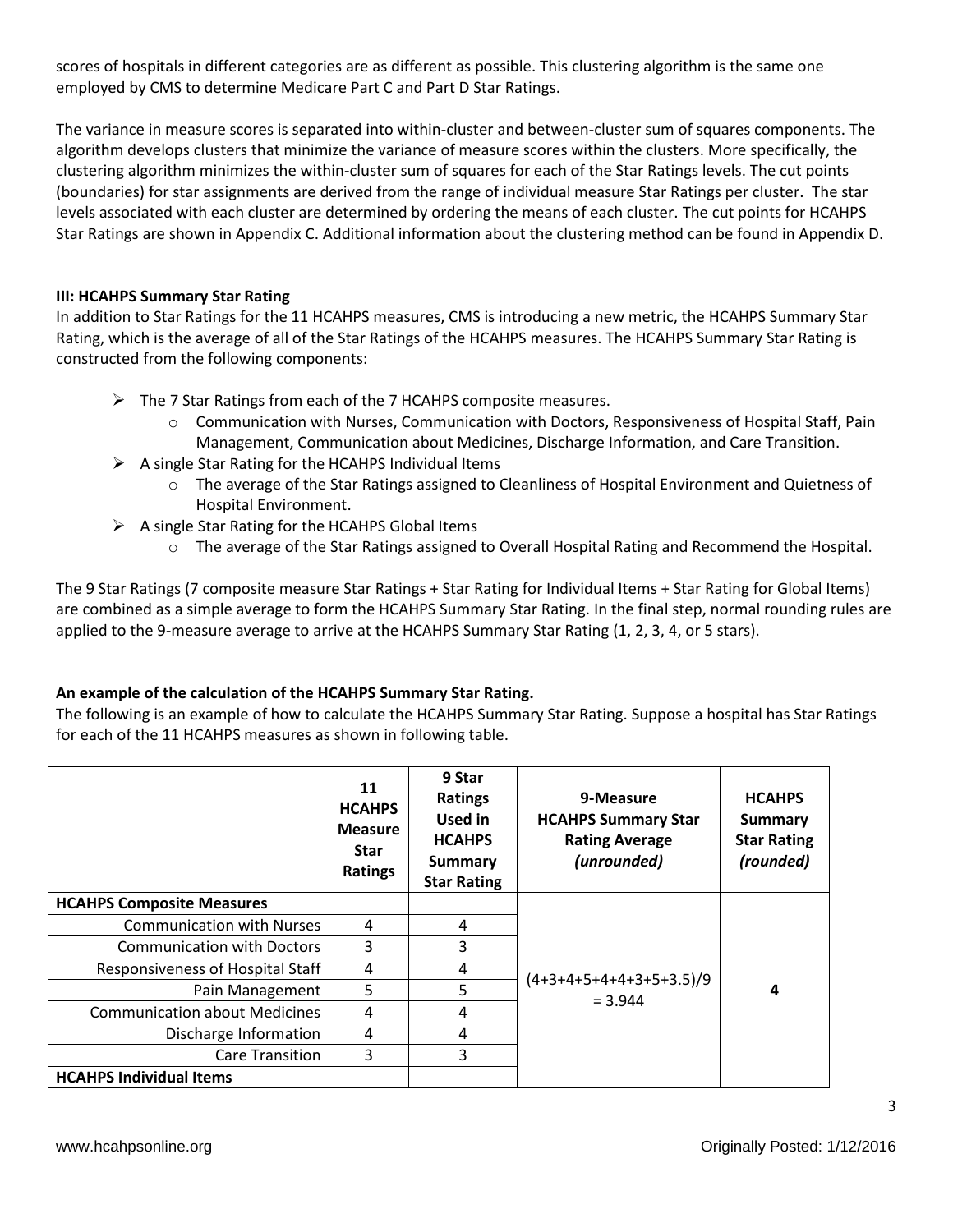| <b>Cleanliness of Hospital Environment</b> |   | $(5+5)/2$ |
|--------------------------------------------|---|-----------|
| Quietness of Hospital Environment          |   | $= 5$     |
| <b>HCAHPS Global Items</b>                 |   |           |
| <b>Overall Hospital Rating</b>             | 4 | $(4+3)/2$ |
| Recommend the Hospital                     |   | $= 3.5$   |

**Step 1:** Calculate a Star Rating for HCAHPS Individual Items by averaging the Star Ratings for Cleanliness of Hospital Environment and Quietness of Hospital Environment.

In this example, the Star Rating for HCAHPS Individual Items = (5+5)/2 = 5.

**Step 2:** Calculate a Star Rating for HCAHPS Global Items by averaging the Star Ratings for Overall Hospital Rating and Recommend the Hospital.

In this example, the Star Rating for HCAHPS Global Items = (4+3)/2 = 3.5. *Note: Do not round this average.*

**Step 3:** Calculate the HCAHPS Summary Star Rating as the average of the 7 composite measure Star Ratings, the Star Rating for HCAHPS Individual Items, and the Star Rating for HCAHPS Global Items.

In this example, the HCAHPS Summary Star Rating =  $(4+3+4+5+4+4+3+5+3.5)/9 = 3.944$ .

**Step 4:** Lastly, round the 9-Measure HCAHPS Summary Star Rating Average using the rounding table below. In this example, the hospital's HCAHPS Summary Star Rating rounds to 4 stars.

CMS uses standard rounding rules for the assignment of HCAHPS Summary Stars, as follows:

| 9-Measure HCAHPS Summary Star Rating Average | <b>HCAHPS Summary Star Rating Assignment</b> |
|----------------------------------------------|----------------------------------------------|
| ≥1.00 and $<$ 1.50                           | 1 Star                                       |
| ≥1.50 and $<$ 2.50                           | 2 Stars                                      |
| $\ge$ 2.50 and <3.50                         | 3 Stars                                      |
| ≥3.50 and <4.50                              | 4 Stars                                      |
| ≥4.50 and ≤5.00                              | 5 Stars                                      |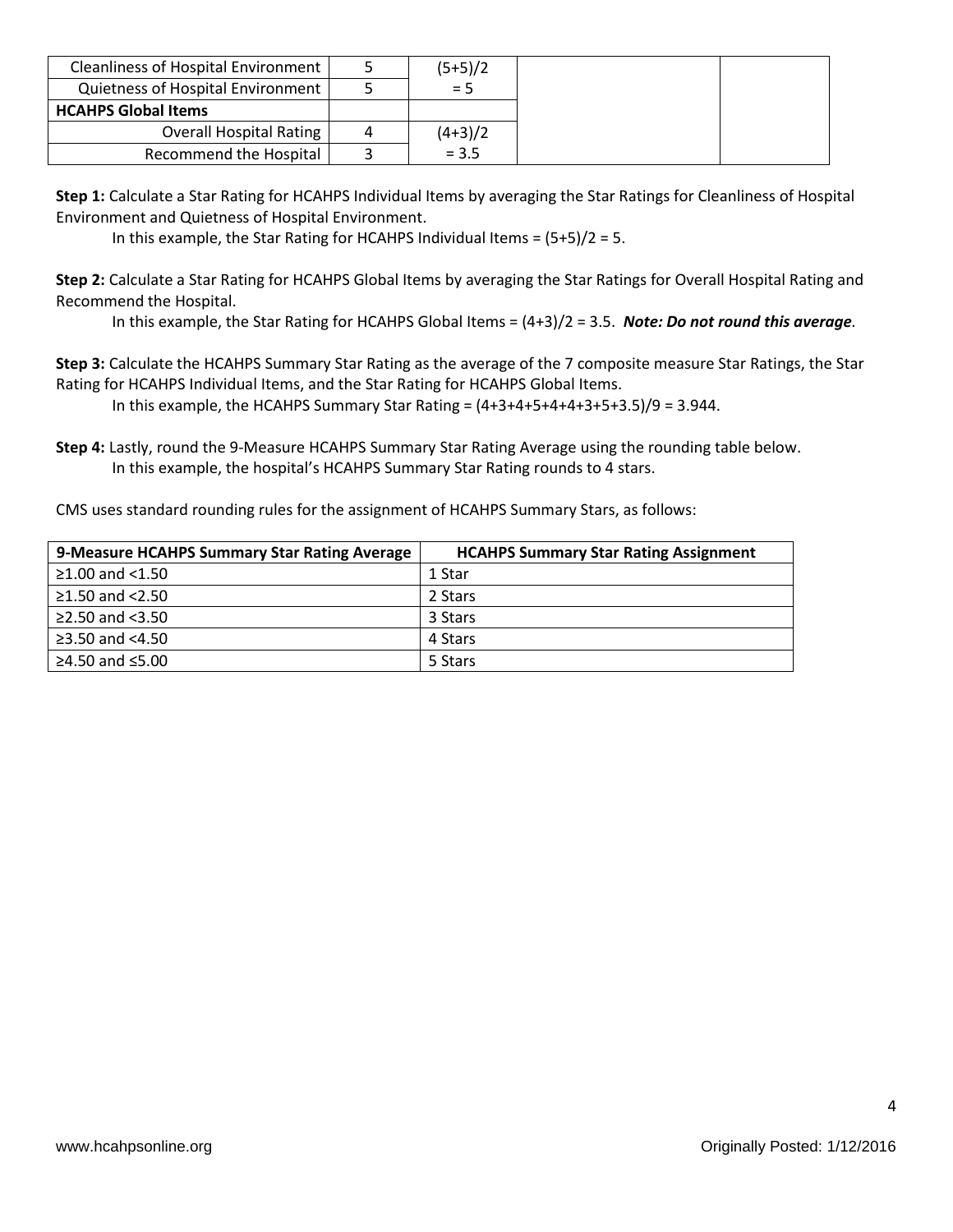## **Appendix A, Table 1: HCAHPS Patient-Mix Adjustments of Linear Scores for Patients Discharged Between Quarter 3, 2014 and Quarter 2, 2015 (July 1, 2014 to June 30, 2015)**

| Patient-Mix<br>Adjustment (PMA)                                                           | Comm. with Nurses | Comm. with Doctors | Responsiveness of Hosp. Staff | Pain Management | Comm. About Medicines | Cleanliness of Hosp. Env. | Quietness of Hosp. Env. | Discharge Information | Care Transition | Overall Hospital Rating | Recommend the Hospital |
|-------------------------------------------------------------------------------------------|-------------------|--------------------|-------------------------------|-----------------|-----------------------|---------------------------|-------------------------|-----------------------|-----------------|-------------------------|------------------------|
| Education (per level;<br>1=8th grade or less and<br>6=More than 4-year<br>college degree) | 0.0171            | 0.0208             | 0.0258                        | 0.0271          | 0.0548                | 0.0162                    | 0.0505                  | 0.0057                | 0.0032          | 0.1169                  | 0.0197                 |
| Self-Rated Health (per<br>level; 1=Excellent and<br>5=Poor)                               | 0.0658            | 0.0673             | 0.0865                        | 0.0912          | 0.0958                | 0.0620                    | 0.0627                  | 0.0105                | 0.0772          | 0.2387                  | 0.0756                 |
| Response Percentile<br>(per 1% of response<br>percentile)                                 | 0.0022            | 0.0021             | 0.0030                        | 0.0020          | 0.0032                | 0.0008                    | 0.0002                  | 0.0003                | 0.0022          | 0.0056                  | 0.0020                 |
| <b>LANGUAGE SPOKEN AT</b><br><b>HOME</b>                                                  |                   |                    |                               |                 |                       |                           |                         |                       |                 |                         |                        |
| Spanish                                                                                   | $-0.0118$         | $-0.0385$          | $-0.0211$                     | $-0.0738$       | $-0.0768$             | 0.0069                    | $-0.0887$               | $-0.0101$             | $-0.0063$       | $-0.4417$               | $-0.1198$              |
| Chinese                                                                                   | 0.0981            | 0.0891             | 0.1319                        | 0.1075          | 0.0262                | 0.0338                    | $-0.0117$               | $-0.0283$             | 0.1116          | 0.0955                  | 0.0370                 |
| R/V/O                                                                                     | 0.0134            | 0.0062             | 0.0429                        | 0.0218          | $-0.0428$             | 0.0377                    | $-0.0872$               | $-0.0022$             | 0.0522          | $-0.0118$               | $-0.0269$              |
| English (REFERENCE)                                                                       | 0.0000            | 0.0000             | 0.0000                        | 0.0000          | 0.0000                | 0.0000                    | 0.0000                  | 0.0000                | 0.0000          | 0.0000                  | 0.0000                 |
| <b>AGE</b>                                                                                |                   |                    |                               |                 |                       |                           |                         |                       |                 |                         |                        |
| Age 18-24                                                                                 | 0.0714            | 0.0744             | 0.1410                        | 0.1425          | $-0.1420$             | 0.0680                    | $-0.0339$               | $-0.0346$             | $-0.0509$       | 0.6740                  | 0.2247                 |
| Age 25-34                                                                                 | 0.0360            | 0.0466             | 0.0476                        | 0.0980          | $-0.1610$             | 0.0615                    | $-0.0464$               | $-0.0439$             | $-0.0866$       | 0.5486                  | 0.1629                 |
| Age 35-44                                                                                 | 0.0137            | 0.0231             | 0.0212                        | 0.0711          | $-0.1718$             | 0.0701                    | $-0.0252$               | $-0.0465$             | $-0.0851$       | 0.4254                  | 0.1253                 |
| Age 45-54                                                                                 | $-0.0214$         | $-0.0136$          | $-0.0210$                     | 0.0239          | $-0.1861$             | 0.0601                    | $-0.0044$               | $-0.0515$             | $-0.1028$       | 0.2338                  | 0.0637                 |
| Age 55-64                                                                                 | $-0.0456$         | $-0.0395$          | $-0.0536$                     | $-0.0146$       | $-0.1861$             | 0.0370                    | $-0.0022$               | $-0.0558$             | $-0.1150$       | 0.0769                  | 0.0201                 |
| Age 65-74                                                                                 | $-0.0566$         | $-0.0605$          | $-0.0615$                     | $-0.0475$       | $-0.1623$             | 0.0366                    | $-0.0143$               | $-0.0502$             | $-0.1103$       | $-0.0286$               | $-0.0061$              |
| Age 75-84                                                                                 | $-0.0366$         | $-0.0385$          | $-0.0399$                     | $-0.0320$       | $-0.0983$             | 0.0250                    | $-0.0014$               | $-0.0248$             | $-0.0550$       | $-0.0550$               | $-0.0125$              |
| Age 85+ (REFERENCE)                                                                       | 0.0000            | 0.0000             | 0.0000                        | 0.0000          | 0.0000                | 0.0000                    | 0.0000                  | 0.0000                | 0.0000          | 0.0000                  | 0.0000                 |
| <b>SERVICE LINE</b>                                                                       |                   |                    |                               |                 |                       |                           |                         |                       |                 |                         |                        |
| Maternity                                                                                 | $-0.1112$         | $-0.2229$          | $-0.2272$                     | $-0.2198$       | $-0.2255$             | 0.0072                    | $-0.1878$               | $-0.0594$             | $-0.1051$       | $-0.5643$               | $-0.2235$              |
| Surgical                                                                                  | $-0.0077$         | $-0.1651$          | $-0.0208$                     | $-0.0743$       | $-0.0444$             | $-0.0095$                 | $-0.0309$               | $-0.0475$             | $-0.0702$       | $-0.2730$               | $-0.0960$              |
| Medical (REFERENCE)                                                                       | 0.0000            | 0.0000             | 0.0000                        | 0.0000          | 0.0000                | 0.0000                    | 0.0000                  | 0.0000                | 0.0000          | 0.0000                  | 0.0000                 |
| <b>INTERACTIONS</b>                                                                       |                   |                    |                               |                 |                       |                           |                         |                       |                 |                         |                        |
| Surgical Line * Age <sup>1</sup>                                                          | $-0.0001$         | 0.0129             | $-0.0035$                     | $-0.0021$       | $-0.0005$             | $-0.0033$                 | 0.0007                  | $-0.0014$             | 0.0043          | 0.0244                  | 0.0087                 |
| Maternity Line * Age <sup>1</sup>                                                         | 0.0180            | 0.0237             | 0.0191                        | 0.0255          | 0.0382                | 0.0112                    | 0.0102                  | 0.0141                | 0.0174          | 0.0852                  | 0.0324                 |

 $^1$  Age takes on the values of 1 to 8 as follows: (1: 18 to 24); (2: 25 to 34); (3: 35 to 44); (4: 45 to 54); (5: 55 to 64); (6: 65 to 74); (7: 75 to 84); and (8: 85+).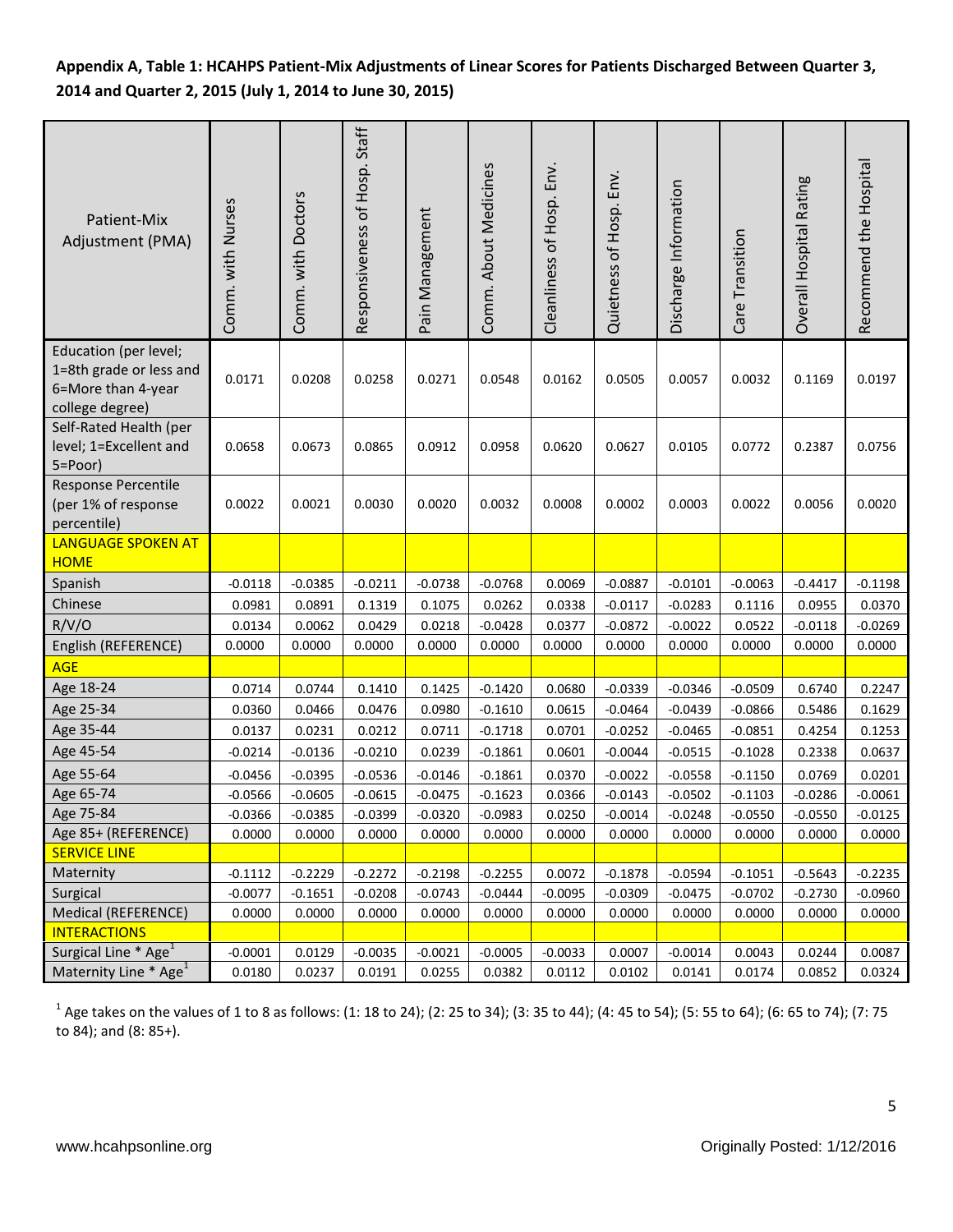**Appendix A, Table 2: National Means of PMA Variables for Patients Discharged Between Quarter 3, 2014 and Quarter 2, 2015 (July 1, 2014 to June 30, 2015)**

| Patient-Mix Adjustment<br>(PMA)                                                        | <b>National Mean</b> |
|----------------------------------------------------------------------------------------|----------------------|
| Education (per level;<br>1=8th grade or less and 6=More<br>than 4-year college degree) | 3.765                |
| Self-Rated Health (per level;<br>1=Excellent and 5=Poor)                               | 2.756                |
| Response Percentile                                                                    | 14.3%                |
| <b>LANGUAGE SPOKEN AT HOME</b>                                                         |                      |
| Spanish                                                                                | 4.8%                 |
| Chinese                                                                                | 0.3%                 |
| R/V/O                                                                                  | 1.8%                 |
| English (REFERENCE)                                                                    | 93.1%                |
| <b>AGE</b>                                                                             |                      |
| Age 18-24                                                                              | 3.9%                 |
| Age 25-34                                                                              | 10.9%                |
| Age 35-44                                                                              | 6.8%                 |
| Age 45-54                                                                              | 10.2%                |
| Age 55-64                                                                              | 19.1%                |
| Age 65-74                                                                              | 24.0%                |
| Age 75-84                                                                              | 17.7%                |
| Age 85+ (REFERENCE)                                                                    | 7.4%                 |
| <b>SERVICE LINE</b>                                                                    |                      |
| Maternity                                                                              | 13.3%                |
| Surgical                                                                               | 35.6%                |
| Medical (REFERENCE)                                                                    | 51.2%                |
| <b>INTERACTIONS</b>                                                                    |                      |
| Surgical Line * Age <sup>1</sup>                                                       | 1.904                |
| Maternity Line * Age <sup>1</sup>                                                      | 0.280                |

 $^1$  Age takes on the values of 1 to 8 as follows: (1: 18 to 24); (2: 25 to 34); (3: 35 to 44); (4: 45 to 54); (5: 55 to 64); (6: 65 to 74); (7: 75 to 84); and (8: 85+).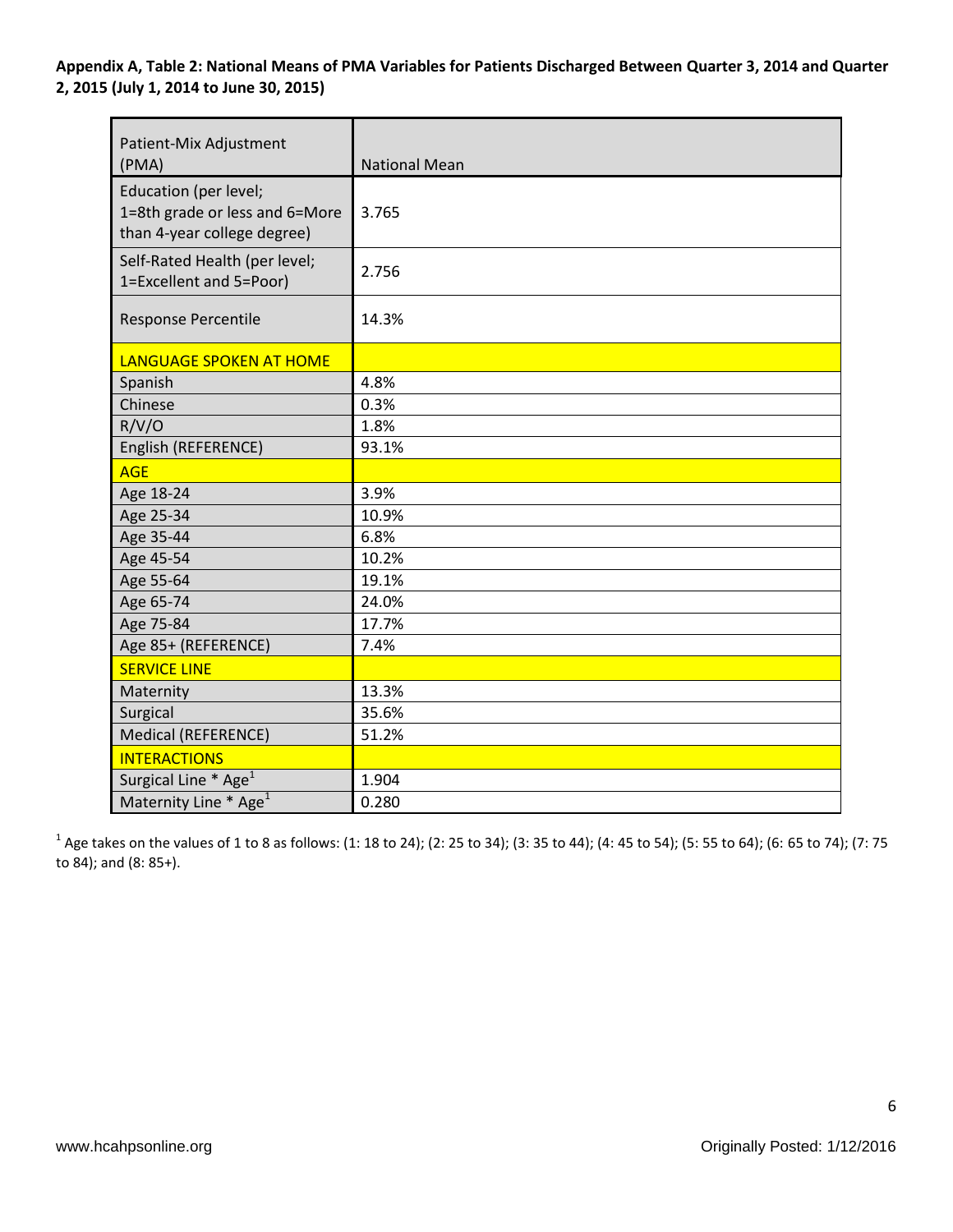## **Appendix B: Survey Mode Adjustments of HCAHPS Linear Scores to Adjust to a Reference of Mail Mode**

|                                            | <b>Phone Only</b> | <b>Mixed</b> | <b>Active IVR</b> |
|--------------------------------------------|-------------------|--------------|-------------------|
| <b>HCAHPS Composite Measures</b>           |                   |              |                   |
| <b>Communication with Nurses</b>           | $-0.031$          | 0.005        | $-0.010$          |
| <b>Communication with Doctors</b>          | 0.011             | 0.028        | 0.009             |
| Responsiveness of Hospital Staff           | $-0.049$          | 0.024        | $-0.001$          |
| Pain Management                            | $-0.042$          | $-0.012$     | $-0.021$          |
| <b>Communication about Medicines</b>       | $-0.044$          | 0.013        | $-0.011$          |
| Discharge Information                      | $-0.013$          | 0.002        | $-0.032$          |
| <b>Care Transition</b>                     | $-0.064$          | $-0.030$     | 0.061             |
| <b>HCAHPS Individual Items</b>             |                   |              |                   |
| <b>Cleanliness of Hospital Environment</b> | $-0.072$          | $-0.032$     | $-0.037$          |
| Quietness of Hospital Environment          | $-0.044$          | $-0.038$     | $-0.109$          |
| <b>HCAHPS Global Items</b>                 |                   |              |                   |
| <b>Overall Hospital Rating</b>             | $-0.057$          | 0.008        | $-0.001$          |
| Recommend the Hospital                     | $-0.049$          | $-0.008$     | $-0.018$          |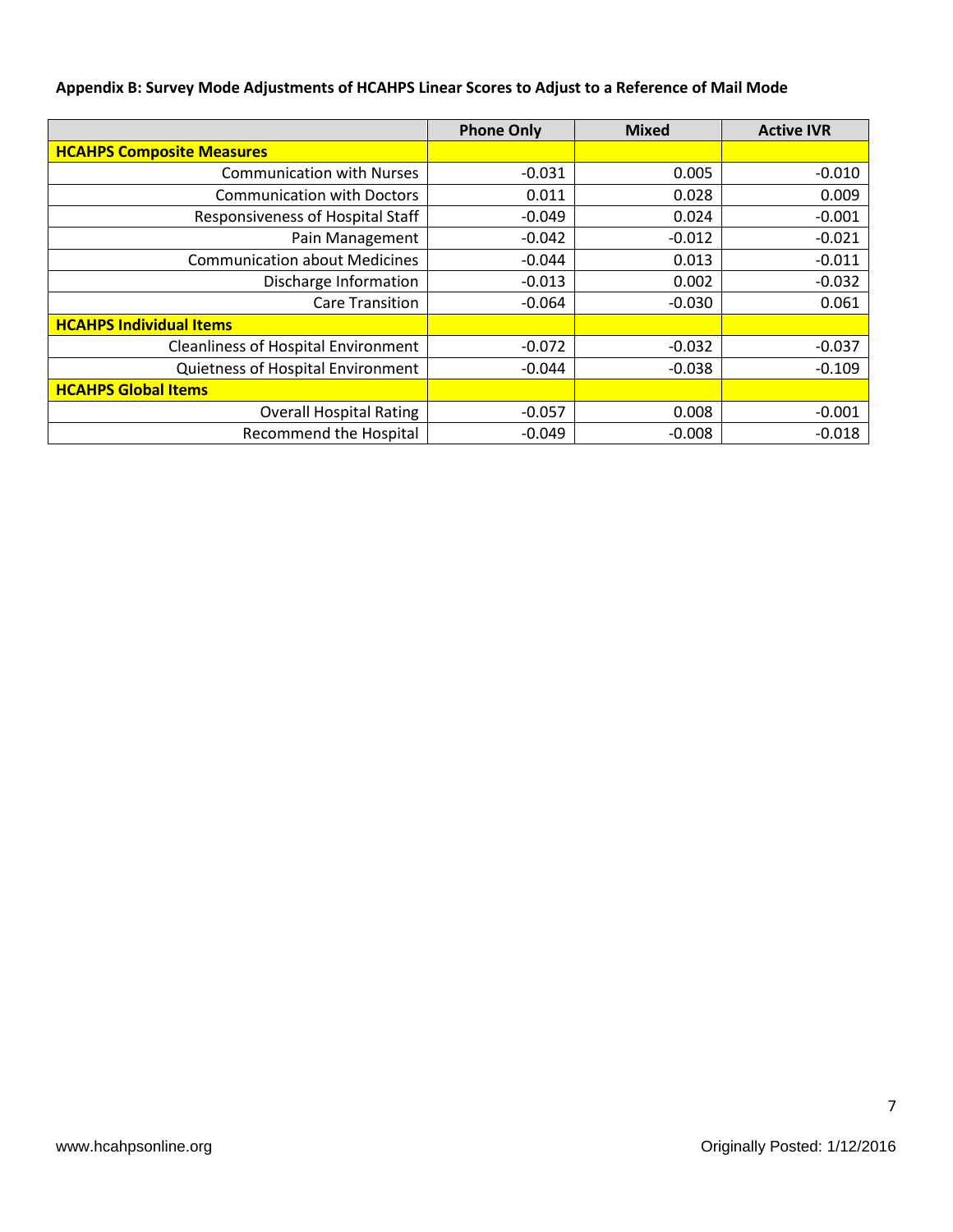**Appendix C: HCAHPS Star Rating Cut Points for Patients Discharged Between Quarter 3, 2014 and Quarter 2, 2015 (July 1, 2014 to June 30, 2015)**

|                                            | 1 Star | 2 Stars          | 3 Stars          | 4 Stars          | 5 Stars   |
|--------------------------------------------|--------|------------------|------------------|------------------|-----------|
| <b>HCAHPS Composite Measures</b>           |        |                  |                  |                  |           |
| <b>Communication with Nurses</b>           | <84    | $≥84$ to $≤89$   | $≥89$ to <92     | $≥92$ to <94     | $\geq 94$ |
| <b>Communication with Doctors</b>          | <88    | $\geq$ 88 to <91 | $≥91$ to <93     | $≥93$ to $<95$   | $\geq$ 95 |
| Responsiveness of Hospital Staff           | < 78   | $\geq$ 78 to <83 | $≥83$ to $<87$   | ≥87 to <92       | $\geq$ 92 |
| Pain Management                            | < 82   | $\geq$ 82 to <86 | $≥86$ to <89     | $\geq$ 89 to <92 | $\geq$ 92 |
| <b>Communication about Medicines</b>       | < 72   | $≥72$ to $≤78$   | $≥78$ to $≤82$   | $≥82$ to $≤86$   | $\geq 86$ |
| Discharge Information                      | <80    | $≥80$ to $<84$   | $≥84$ to $≤88$   | $≥88$ to <91     | $\geq 91$ |
| <b>Care Transition</b>                     | < 78   | ≥78 to <81       | $\geq 81$ to <83 | ≥83 to <87       | $\geq 87$ |
| <b>HCAHPS Individual Items</b>             |        |                  |                  |                  |           |
| <b>Cleanliness of Hospital Environment</b> | < 82   | $≥82$ to $≤87$   | ≥87 to <90       | ≥90 to <94       | ≥94       |
| Quietness of Hospital Environment          | <77    | $≥77$ to $≤81$   | $≥81$ to $≤85$   | $≥85$ to <90     | $\geq 90$ |
| <b>HCAHPS Global Items</b>                 |        |                  |                  |                  |           |
| <b>Overall Hospital Rating</b>             | <83    | ≥83 to <87       | ≥87 to <90       | $≥90$ to <93     | $\geq$ 93 |
| <b>Recommend the Hospital</b>              | <80    | $≥80$ to $≤85$   | ≥85 to <90       | ≥90 to <94       | $\geq 94$ |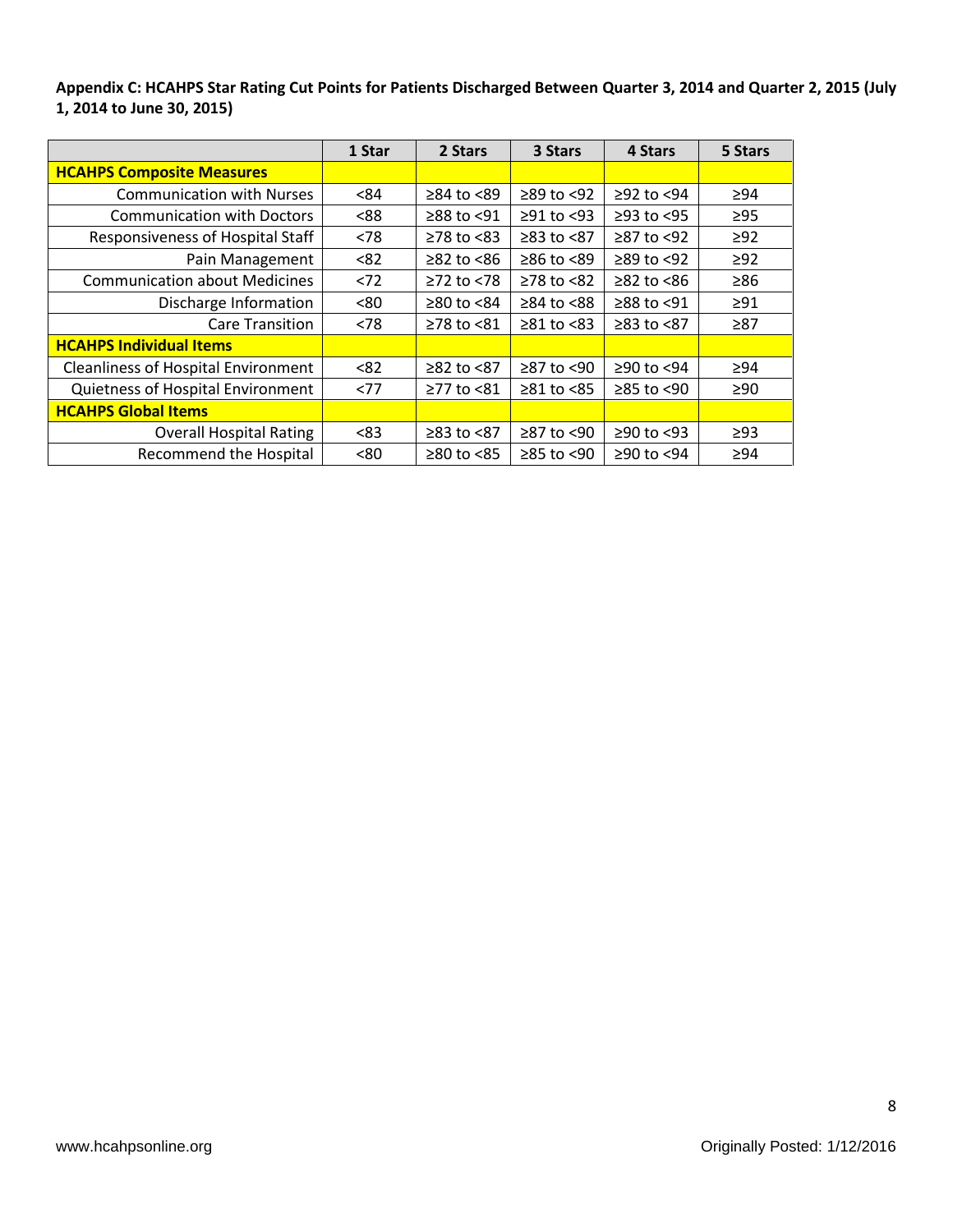### **Appendix D: Individual Measure Star Assignment Process**

Below are detailed steps of the clustering method to develop individual measure stars. For each measure, the clustering method does the following:

- 1. Produces the individual measure distance matrix.
- 2. Groups the measure scores into an initial set of clusters.
- 3. Selects the final set of clusters.

## **1. Produce the individual measure distance matrix.**

For each pair of hospital j and k (j>=k) among the n hospitals with measure score data, compute the Euclidian distance of their measure scores (e.g., the absolute value of the difference between the two measure scores). Enter this distance in row j and column k of a distance matrix with n rows and n columns. This matrix can be produced using the DISTANCE procedure in SAS as follows:

proc distance data=inclusterdat out=distancedat method=Euclid;

```
 var interval(measure_score);
   id CCN;
run;
```
In the above code, the input data set, *inclusterdat,* is the list of hospitals with scores for a particular measure. Each record has a unique identifier, CCN. The option *method=Euclid* specifies that distances between hospital measure scores should be based on Euclidean distance. The input data contain a variable called *measure\_score.* In the *var* call, the parentheses around *measure\_score* indicate that *measure\_score* is considered to be an interval or numeric variable. The distances computed by this code are stored to an output data set called *distancedat.*

## **2. Create a tree of cluster assignments.**

The distance matrix calculated in Step 1 is the input to the clustering procedure. The stored distance algorithm is implemented to compute cluster assignments. The following process is implemented by using the CLUSTER procedure in SAS:

- a. The input measure score distances are squared.
- b. The clusters are initialized by assigning each hospital to its own cluster.
- c. In order to determine which pair of clusters to merge, Ward's minimum variance method is used to separate the variance of the measure scores into within-cluster and between-cluster sum of squares components.
- d. From the existing clusters, two clusters will be selected for merging to minimize the within-cluster sum of squares over all possible sets of clusters that might result from a merge.
- e. Steps b and c are repeated to reduce the number of clusters by one until a single cluster containing all hospitals results.

The result is a data set that contains a tree-like structure of cluster assignments, from which any number of clusters between 1 and the number of hospital measure scores could be computed. The SAS code for implementing these steps is:

proc cluster data=distancedat method=ward outtree=treedat noprint;

id CCN;

run;

9